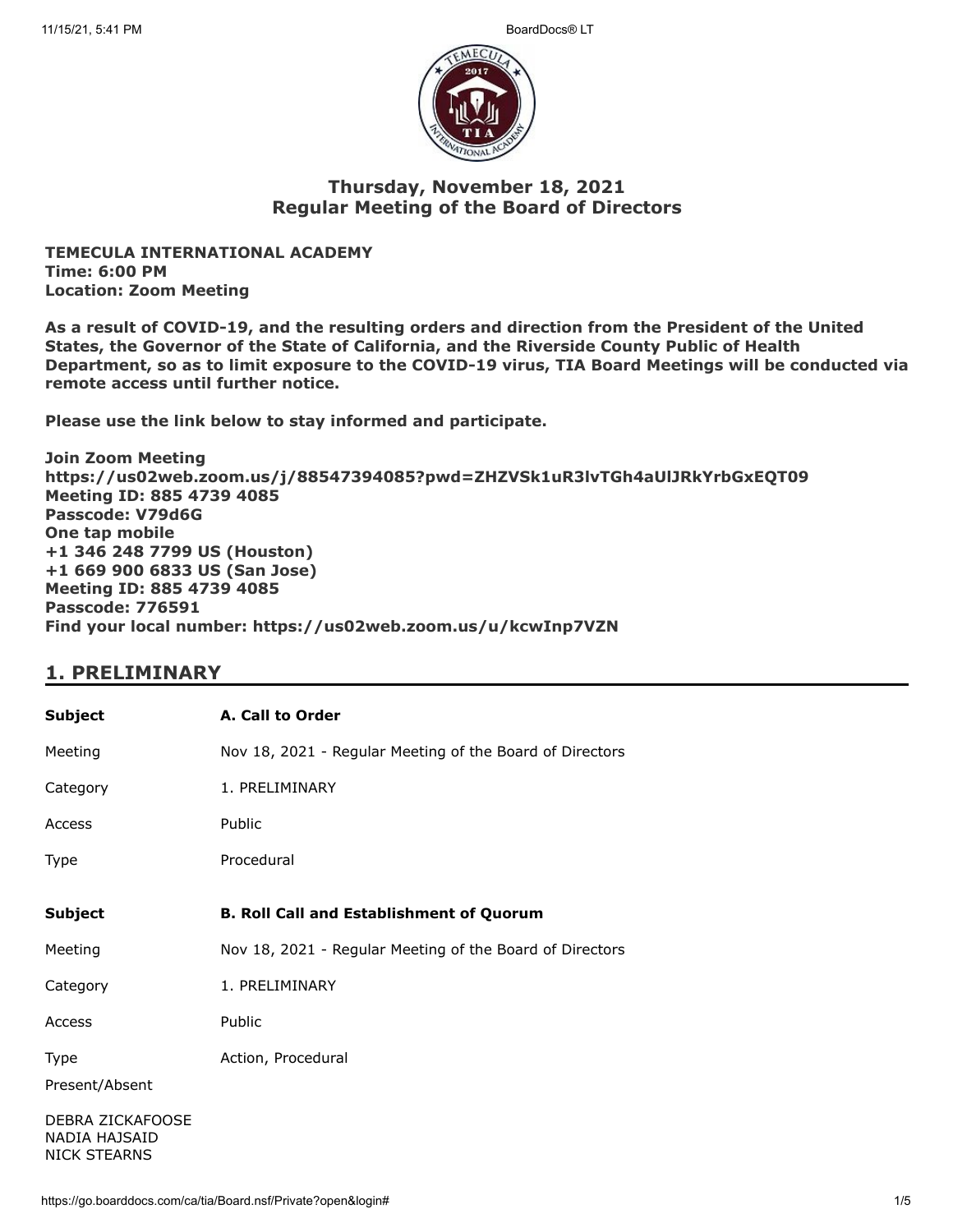| <b>Subject</b> | <b>C. Pledge of Allegiance</b>                           |
|----------------|----------------------------------------------------------|
| Meeting        | Nov 18, 2021 - Regular Meeting of the Board of Directors |
| Category       | 1. PRELIMINARY                                           |
| Access         | Public                                                   |
| Type           | Procedural                                               |
|                |                                                          |
| <b>Subject</b> | D. Approval of Agenda                                    |
| Meeting        | Nov 18, 2021 - Regular Meeting of the Board of Directors |
| Category       | 1. PRELIMINARY                                           |
| Access         | Public                                                   |
| Type           |                                                          |
|                | Action                                                   |

## **2. PUBLIC COMMENTS**

| <b>Subject</b> | A. Public Comments                                       |
|----------------|----------------------------------------------------------|
| Meeting        | Nov 18, 2021 - Regular Meeting of the Board of Directors |
| Category       | 2. PUBLIC COMMENTS                                       |
| Access         | <b>Public</b>                                            |
| Type           | Information                                              |
|                | INSTRUCTIONS FOR PRESENTATIONS TO THE BOARD              |

TIA welcomes your participation at TIA Board meetings. The purpose of the meeting of the Board of Directors (Board) is to conduct the affairs of TIA in public. Your participation ensures continuing community interest in TIA.

EMAIL to provide comment during school closure due to COVID-19: [tiaoffice@temeculainternational.org](mailto:tiaoffice@temeculainternational.org). Please submit your comment prior to 4:30 p.m. on the day of the meeting. Comments will be read aloud during the time allotted. Those comments not read will be provided to all Board members for their review.

Comments regarding Open/Closed Session items found on the agenda should be limited to three (3) minutes per speaker, for a total of twenty-one (21) minutes. Unless an item has been placed on the published agenda in accordance with the Brown Act, there shall be no action taken, nor should there be comments on, responses to, or discussion of a topic not on the agenda. Public Comment emails will be presented to the Board of Directors. The Board members may: (1) acknowledge receipt of information/report; (2) refer to staff with no direction as to action or priority; or (3) refer the matter to the next agenda.

Personal attacks against TIA employees and/or TIA Board members are inappropriate and not considered by the Board at a public Board Meeting. The Board has a complaint process which should be followed. The Board will not respond to personal attacks against employees or Board members in a public meeting, and cautions members of the public that they will be personally responsible for any remarks made.

# **3. CONSENT ITEMS**

### **Subject A. October 21, 2021 Regular Board Meeting Minutes**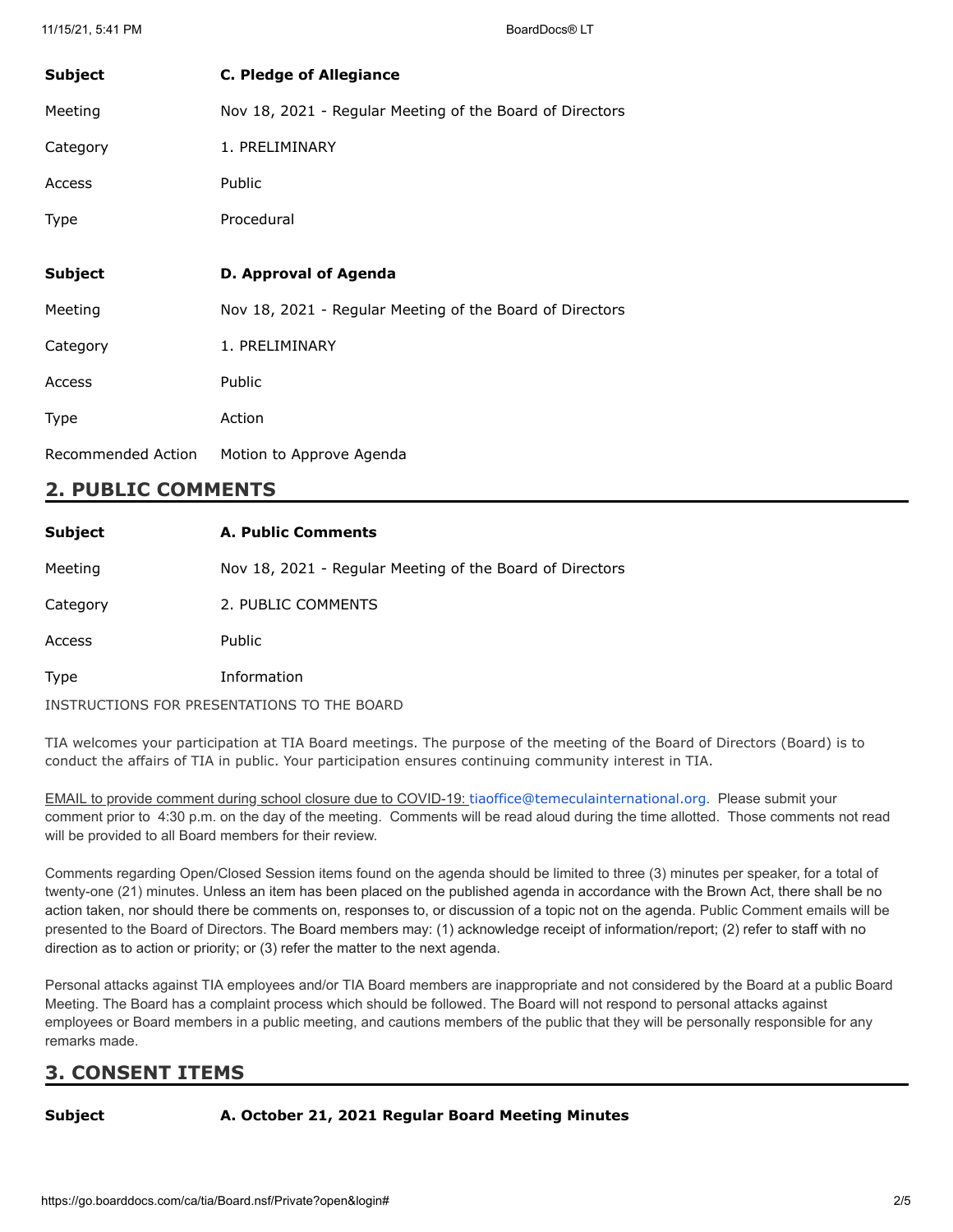| 11/15/21, 5:41 PM  | BoardDocs® LT                                                                                            |
|--------------------|----------------------------------------------------------------------------------------------------------|
| Meeting            | Nov 18, 2021 - Regular Meeting of the Board of Directors                                                 |
| Category           | 3. CONSENT ITEMS                                                                                         |
| Access             | Public                                                                                                   |
| <b>Type</b>        | Action (Consent)                                                                                         |
| Recommended Action | It is recommended the Board approve the Consent items: October 21, 2021 Regular Board<br>meeting minutes |

Approve Consent items: October 21, 2021 Regular Board meeting minutes

*(One Vote).*

Consent section items are for routine matters that do not require discussion or deliberation by the Board. The consent calendar permits the board to approve multiple items by one action. All board members have the right to remove a consent item from the consent calendar so that normal discussion and deliberation may take place.

#### **Votes:**

DEBRA ZICKAFOOSE NADIA HAJSAID NICK STEARNS

File Attachments [Regular Board Meeting Minutes October 21, 2021 BoardDocs® LT.pdf \(86 KB\)](https://go.boarddocs.com/ca/tia/Board.nsf/files/C8T24K005DF4/$file/Regular%20Board%20Meeting%20Minutes%20October%2021%2C%202021%20BoardDocs%C2%AE%20LT.pdf)

### **4. INFORMATION/DISCUSSION**

| <b>Subject</b>   | A. Dr. Corey Loomis Presentation                         |
|------------------|----------------------------------------------------------|
| Meeting          | Nov 18, 2021 - Regular Meeting of the Board of Directors |
| Category         | 4. INFORMATION/DISCUSSION                                |
| Access           | Public                                                   |
| Type             | Discussion, Information                                  |
| <b>Subject</b>   | <b>B. Principal Report- Presented by Camile Lara</b>     |
| Meeting          | Nov 18, 2021 - Regular Meeting of the Board of Directors |
| Category         | 4. INFORMATION/DISCUSSION                                |
| Access           | Public                                                   |
| Type             | Discussion, Information                                  |
| File Attachments |                                                          |

[November 18, 2021.pdf \(3,090 KB\)](https://go.boarddocs.com/ca/tia/Board.nsf/files/C8T3WG08DA2E/$file/November%2018%2C%202021.pdf)

| <b>Subject</b> | C. CBO Financial Update- Presented by David Graves       |
|----------------|----------------------------------------------------------|
| Meeting        | Nov 18, 2021 - Regular Meeting of the Board of Directors |
| Category       | 4. INFORMATION/DISCUSSION                                |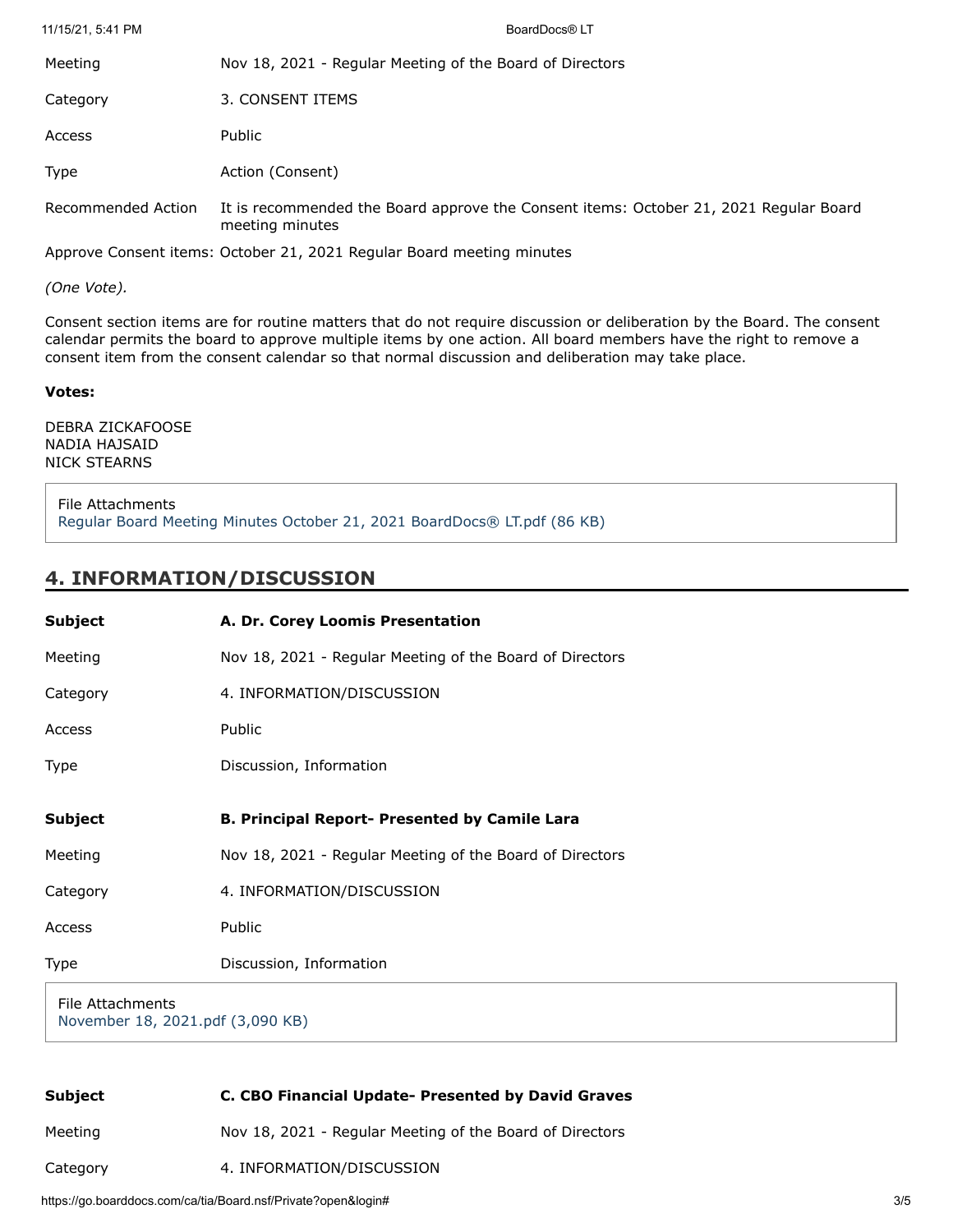11/15/21, 5:41 PM BoardDocs® LT

| Access | Public                  |
|--------|-------------------------|
| Type   | Discussion, Information |
|        |                         |

File Attachments [BoardFinanclUpdatePPPresen\\_DG\\_CBO\\_11.18.21.pdf \(161 KB\)](https://go.boarddocs.com/ca/tia/Board.nsf/files/C8STRT73FFA9/$file/BoardFinanclUpdatePPPresen_DG_CBO_11.18.21.pdf) [BoardWarrantReportOct2021\(Nov 18th Mtg\).pdf \(368 KB\)](https://go.boarddocs.com/ca/tia/Board.nsf/files/C8STRV73FFC6/$file/BoardWarrantReportOct2021(Nov%2018th%20Mtg).pdf) [FinclProjDocs\\_BoardMtg\\_11.15.21.pdf \(5,241 KB\)](https://go.boarddocs.com/ca/tia/Board.nsf/files/C8STRX74011F/$file/FinclProjDocs_BoardMtg_11.15.21.pdf)

# **5. ACTION ITEMS**

| <b>Subject</b>     | A. AB 361 Resolution No. 2021-002                                                   |
|--------------------|-------------------------------------------------------------------------------------|
| Meeting            | Nov 18, 2021 - Regular Meeting of the Board of Directors                            |
| Category           | 5. ACTION ITEMS                                                                     |
| Access             | Public                                                                              |
| <b>Type</b>        | Action                                                                              |
| Recommended Action | It is recommended the Board approve the Action item: AB 361 Resolution No. 2021-002 |
|                    |                                                                                     |

File Attachments [AB 361 Resolution 2021-002.pdf \(120 KB\)](https://go.boarddocs.com/ca/tia/Board.nsf/files/C8STSB7422DB/$file/AB%20361%20Resolution%202021-002.pdf)

| <b>Subject</b>       | B. 2022-2023 Proposition 39 Facilities Request                                                      |
|----------------------|-----------------------------------------------------------------------------------------------------|
| Meeting              | Nov 18, 2021 - Regular Meeting of the Board of Directors                                            |
| Category             | 5. ACTION ITEMS                                                                                     |
| Access               | Public                                                                                              |
| Type                 | Action                                                                                              |
| Recommended Action   | It is recommended the Board approve the Action item: 2022-2023 Proposition 39 Facilities<br>Request |
| $Eila$ $A++achmontc$ |                                                                                                     |

File Attachments [TIA 2022-2023 Proposition 39 Facilities Request.pdf \(311 KB\)](https://go.boarddocs.com/ca/tia/Board.nsf/files/C8STT2744E80/$file/TIA%202022-2023%20%20Proposition%2039%20Facilities%20Request.pdf)

| Subject            | C. GoTo Connect VOIP Quote: \$273.89 Per Month                                                      |
|--------------------|-----------------------------------------------------------------------------------------------------|
| Meeting            | Nov 18, 2021 - Regular Meeting of the Board of Directors                                            |
| Category           | 5. ACTION ITEMS                                                                                     |
| Access             | Public                                                                                              |
| <b>Type</b>        | Action                                                                                              |
| Recommended Action | It is recommended the Board approve the Action item: GoTo Connect VOIP Quote: \$273.89<br>Per Month |

### File Attachments